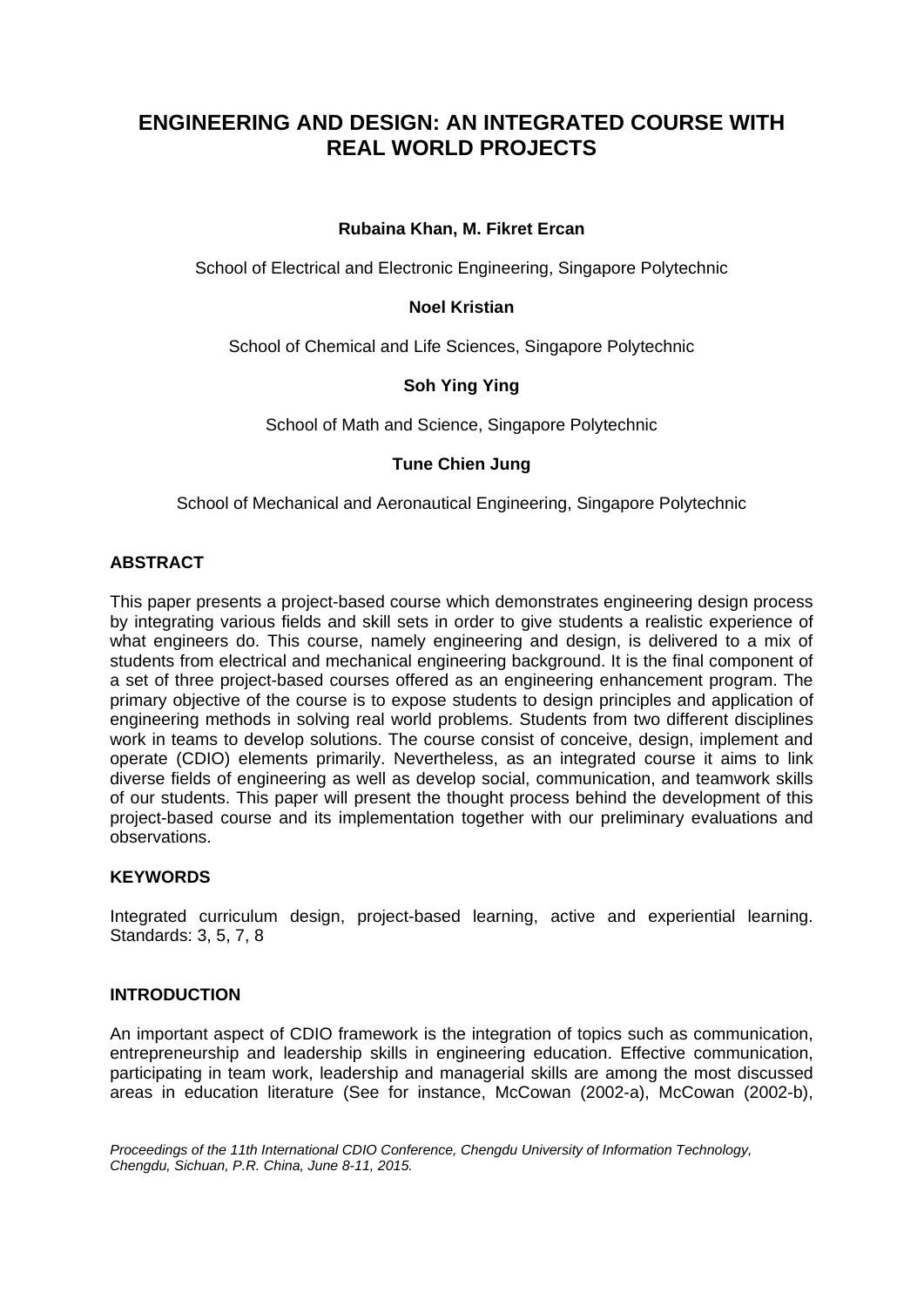Tenopir (2010)). Zaharim et al (2009) show that communication skills, problem solving and interpersonal skills are the three most agreed and necessary soft skills in addition to technical skills in the Asian context. It is important to note that communication skill is not limited to fluent presentations. Modern engineers need to be able to communicate their ideas in various forms ranging from writing reports to intricate technical drawings, effective poster designs to fluent presentations.

Another challenge for present engineering graduates is to be familiar with various disciplines and understand that engineering solutions may require an integration of various diverse disciplines such as biology, chemistry, design, and so on. This is evident with the advances made in technology, nowadays boundaries of distinct branches of engineering is getting blurred. Therefore, in our curriculum, we try to build awareness that engineering problem solving involves an integration of various disciplines. In Singapore context, where there is limited manpower and resources, our graduates need to have multiple skills and be industrious to succeed in a competitive industrial environment. This implies that engineering students should be versatile and avoid developing a single track expertise. We concluded that integration will play a vital role in our graduates' professional life based on the industry feedback we have gathered over the years. In order to address similar concerns, there are many initiatives reported in literature. For instance, Dederichs et al (2011) inculcate Transprofessionalism in building design so that graduates can easily work in a multidisciplinary team. Linder et al. (2001) present integrating engineering science and design. Froyd et al. (2005) debate the importance of integrating various disciplines in the engineering curriculum extensively. In our institution, we have implemented several strategies to integrate such skills to prepare our students to real world challenges. A primary domain to implement these initiatives was through an engineering enhancement program which students take in addition to their regular course.

The current environment for engineering graduates is competitive and industry demands highly skilled engineers. On the other hand, there is a steady decline to pursue a career in engineering among the students. Based on our interaction with students over the years, we observe that the perception of engineering being demanding and dull and students' lack of confidence in building or making things rank the highest among the many causes given. Considering these trends and the expectation of industry from engineering graduates, it was necessary to rethink engineering education. Therefore, in our institution, we strive to enhance not only the technical skills of our students but also other soft skills in order to prepare them for the challenges ahead. Based on our observations, we have identified four key areas that our students need to be strengthened. They are autonomy, integration, handson skills, and teamwork and communication skills. An autonomy supporting curriculum provides plenty of opportunity for students to make decision and determine their learning. This, in turn, encourages better engagement, personal satisfaction and intrinsic motivation (Iyengar (1999)). As mentioned earlier, integration is one of the key elements in our curricular change with the intention that our graduates will have a better understanding of engineering and how it is interlinked with various other disciplines. As a polytechnic, our institution collaborates with industry and responds to their needs while preparing our students for professional practice. The industry demands engineers with hands on skills who can fit into work force rapidly. Hence, by involving our students into project work and let them be familiar with various prototyping tools at the earlier stage of their study, we try to give them an understanding of what engineers do and inculcate a culture of making. Developing their hands on skills will consequently increase their confidence in making and building engineering artifacts.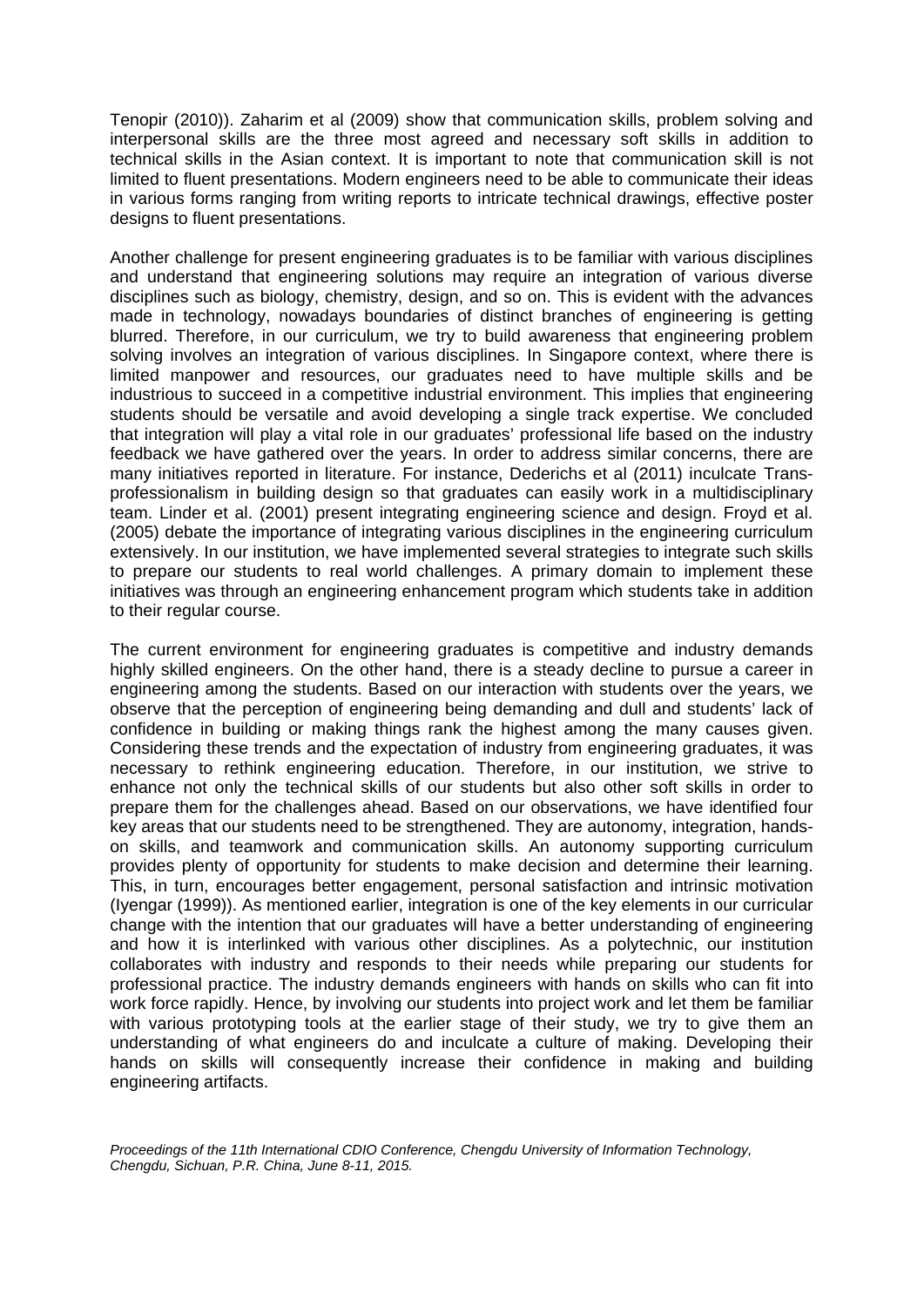We have developed a series of project-based courses and offered as an enhancement program in order to address issues discussed above. These courses are namely "Nature inspired design", "Engineering inventions" (refer to Ercan (2013), Ercan et al (2014)), and "Engineering and design". They are delivered sequentially in the first two years of engineering education. The level of complexity and course objectives vary successively depending on the areas of students' learning that we would like to strengthen. This paper will present the last of the above mentioned project-based courses "Engineering and design". It is offered to electrical and mechanical engineering students at the polytechnic level. The primary objective of the course is to introduce students to design principles and application of engineering theory into solving real world problems. It helps students identify the relation between distinctive engineering topics and create an avenue to discover the relevance of the material they are learning in the real world of engineering.

Research in cognitive science and education suggests that traditional lecture, tutorial, lab based instruction form is ineffective to develop skills that we would like to embed in our students. Therefore, these project-based courses are conducted in a studio environment by a team of faculty from four different departments with a plenty of active and experiential learning tools. Students work in teams, where each team is made of students from two different disciplines, throughout the course. This approach demonstrates a realistic example of engineering practice earlier in their study so that in their final year they have much better world view and mature ideas for starting a capstone project.

In the following sections, we will present the course in detail and our integrative approach which provided many possibilities for experimentation, as well as practicing engineering design and application. As learning becomes more experiential students are able to comprehend, retain and apply the knowledge better. Our preliminary results and observations show that the course is well received by the students.

# **AN OVERVIEW OF THE COURSE**

Students were briefed early in the course that they will need to design and build engineering artefacts by taking inspiration from real world issues. These students are in their second year of engineering study and they have already been through other project-based courses in their first year. As students have gained more experience and developed their engineering skills from previous semesters, it is considered appropriate to immerse them into solving more realistic engineering problems. The project theme of the course is flexible and changes regularly; the current project theme is 'water', as students can relate to real life scenarios in Singapore's context. This project theme presents plenty of opportunity to illustrate integration of mechanical, electrical and chemical engineering as well as math and science. The course duration is fifteen weeks. At the beginning, a selection of engineering topics, that would be beneficial to conceive and design stage in project development, are introduced with plenty of hands on activities, demonstrations and applications. These activities are in line with CDIO standard 8, which encourages engaging students directly in thinking, analyzing, and problem solving. Elementary fluid dynamics, flow in close conduits, water proofing techniques, data acquisition, water chemistry, water purification, are some examples concepts that are introduced through active learning methods. During conceive and design phase, students are expected to brain storm ideas that exploit properties of water or address issues related to water (e.g. water quality, filtering, and sanitation). During the implement and operate phase of the project, they are expected to deliver a working prototype. Students are exposed to various forms of communication throughout the course such as oral presentations, poster presentations, writing a short report and use of multi-media tools for visual communication.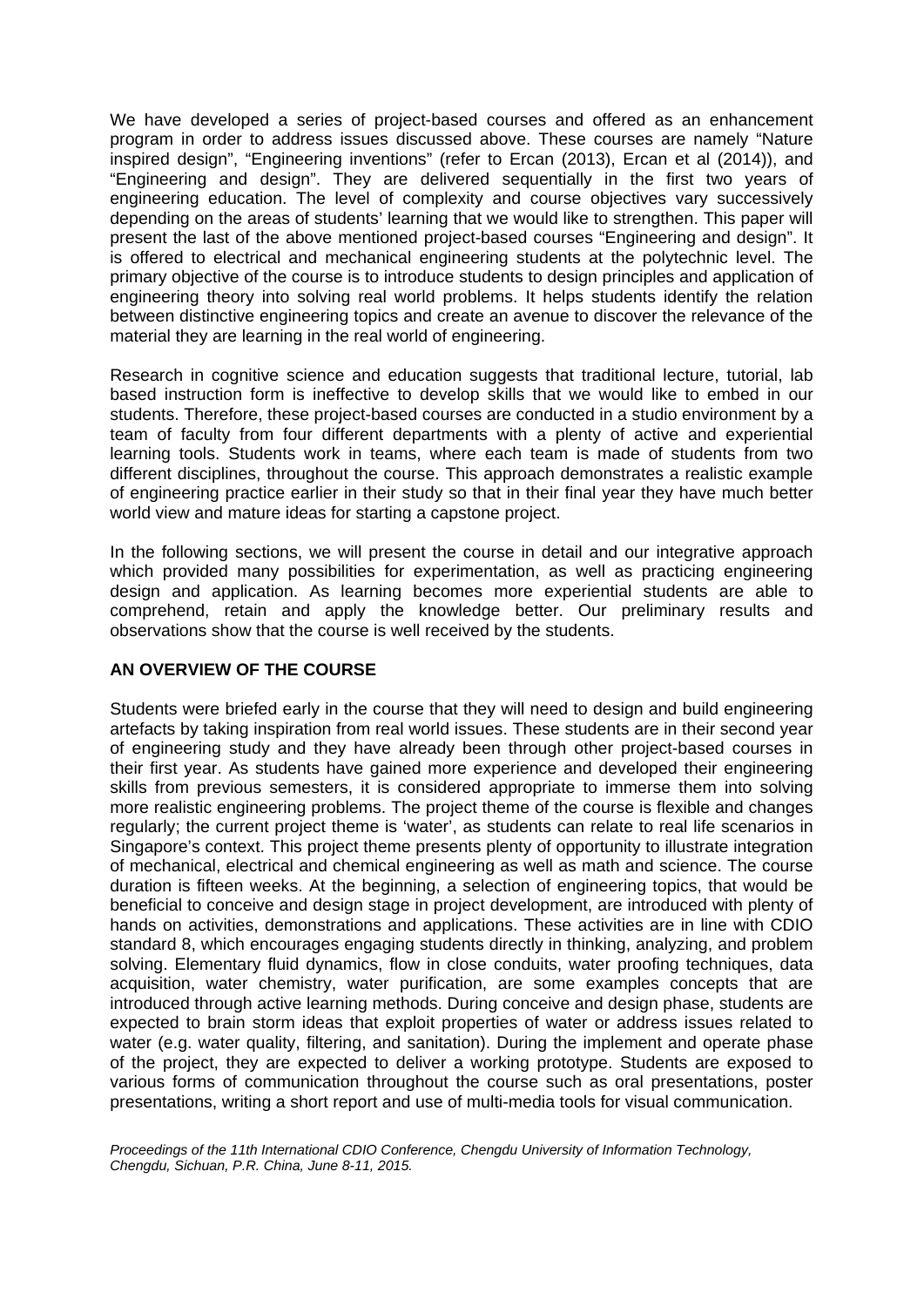# *Content*

#### Module description

As mentioned, Engineering and Design is a multi-disciplinary module with numerous activities conducted by lecturers from different disciplines. Apart from activities, students need to work on a project that tackles issues related to the module's theme. Figure 1, shows how the activities and project time is allocated for students.





Activities and project work are assessed as part of the group assessments. Assignments, short quizzes and tests are used to evaluate individual's comprehension of concepts.

#### **Activities**

Electrical engineering activities explore data acquisition methods and hydroelectricity concepts. Students are given various sensors that sense different parameters of water quality. These sensors have different communication protocols hence each group deals with different control interface circuits, ports of a microcontroller, software packages and calibration techniques. The activity also promotes the importance of reading specifications from datasheets and using the information in their integration process. In the next activity, concepts of hydroelectricity are introduced and theories of generators, energy transformation and gears are reviewed and exhibited how they all work together. Each group submits a report of the theoretical explanations of the phenomenon they discovered in the activity which allows them to visualize the concept first before translating them into equations and understanding the parameters.

Mechanical Engineering activities helps students to understand the basics of water distribution systems and concepts such as buoyancy and drag that are inherent when designing systems for water bodies. Students get to make floating structures to appreciate how buoyancy and stability plays a role in designing ships and boats. They also get to realize how the shape of the structure affects the drag which contributes to the fluid dynamics of the surface vehicle.

Chemical engineering activities introduce students to water chemistry and physical and chemical properties of water such as pH, turbidity, total dissolve solids, total coliform and alkalinity. They learn methods to determine the concentration of pollutants in water using the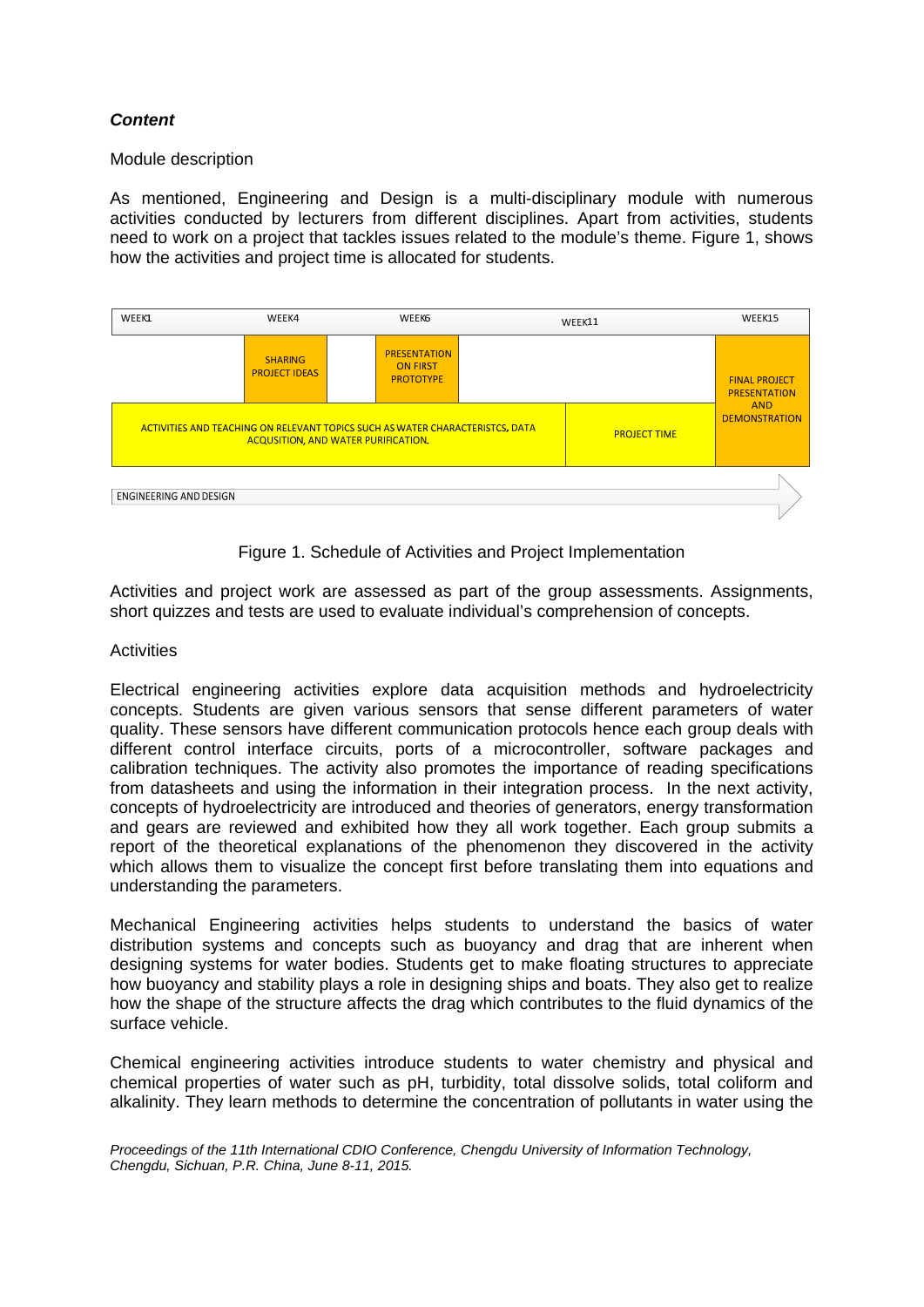simple characterization tools that they have made in the electrical engineering activity namely pH meter and turbidity-meter. After understanding the characteristic of water, students design and evaluate a method to treat contaminated water to produce clean and drinkable water using chemical and physical treatment. They experiment with different types of coagulants and its concentration in the coagulation process. While in the flocculation process, they study the impact of the stirring speed and duration on the settling time. On top of that they also investigate different type of filter materials (charcoal, sand and anthracite) and their configuration for the filtration process. Before each of the experiment was conducted, a proper design of experiment was performed and the results obtained were analyzed using hypothesis testing. Besides that, issues on water management, application of effective water resource management, factors that affect water scarcity are also discussed.

Students also require the knowledge of hypothesis testing for analyzing their data in the chemical engineering activity. However, they had not yet been exposed to this topic in their core engineering math courses. Hence, the teaching team applied the "Just-In-Time Teaching" strategy to teach students concepts of hypothesis testing so that they can quickly apply this math concept to solve a real application problem. Students were also taught how Microsoft Excel can be used to perform simple hypothesis testing analysis on data.

# Project

Students choose and conceive their project topic, in line with course theme, through brainstorming sessions and are to present their design ideas with the aid of prototypes. As shown above in Figure 1, there is an exclusive dedicated period provided to project implementation and operation phase which is about four weeks. The project cycle starts from the first week and each group is given a milestone that they need to meet and a budget that they have to manage for their purchases. Students make their first presentation using their prototype, or scrap model, to a panel of experts on the sixth week. Panel is made of faculty members with engineering, design and communication expertise. A critique on the project and a feedback on technical challenges, oversights and issues are given in an open and direct manner. In the last week of the semester, each project group makes a formal presentation and demonstrates their project to the same panel.

#### Behavioral Competencies

Apart from creating an avenue for students who enjoy hands on projects and discovering scientific phenomenon through them, the module aims to bring positive shifts in behavioral characteristics of the students that will help them in their grooming process as mentioned earlier. The activities and project sharing sessions comprise short pitches of ideas to formal presentations. This helps students to be habitual of being prompt at sharing ideas and sharpen their communication skills. The project theme is set in a realistic context so that students are comfortable with uncertainty in the process of generating an idea for their team. Sharing sessions are assessed on attributes such as innovation in approaches taken and curiosity to learn new skills.

#### *Example activities*

**Hydroelectricity**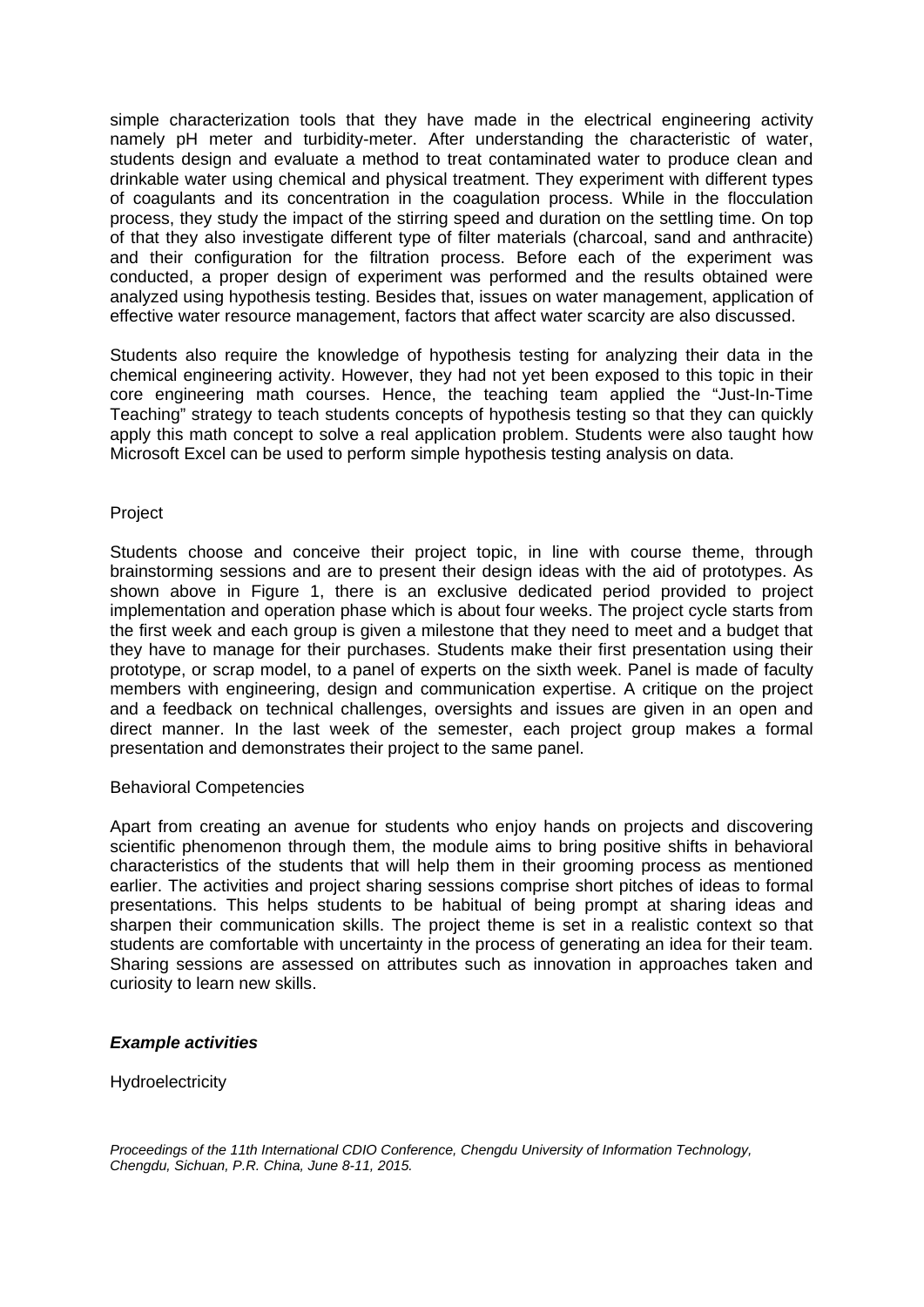Hydroelectricity concepts are introduced in this activity through several experiments. The students start off with how the angle of a penstock in hydroelectric power stations affects generation by altering the angle of flow through measuring the flow rate. The next task would require students to use a waterwheel coupled to a DC motor as shown in Figure 2. The height and flow rate of the water source is measured and the voltage induced is captured. Students realize that as height increase, they are able to generate enough electricity to light up an LED. The activity further evolves to attach a gearbox with the motor's shaft. Gear ratio, speed and torque of the gears are analyzed to increase the voltage induced. This also helps recap activities dealing with gears which students have gone through in their previous project course (Ercan et al 2014).



Figure 2. Inducing voltage using waterwheels to understand the concept of hydroelectricity

# Water Distribution System

This activity deals with the basics of a water distribution system. A brief historical background of ancient plumbing systems is given. The hands on activity starts by giving the students centrifugal aquarium pumps without any performance data and they need to characterize the performance (flowrate vs head) of those mystery pumps. The characterized pump curve is subsequently to be used by each student in solving a simple (single pipeline) hypothetical water transport problem on paper as homework. The experiment setup is shown in Figure 4. The activity also emphasizes on the analysis of flow rate and pressure losses in a serial pipe system, as students need to characterize the pumps given to them in order to obtain the result. Figure 5 shows students in this activity.



Figure 3. Pump characterization experiment setup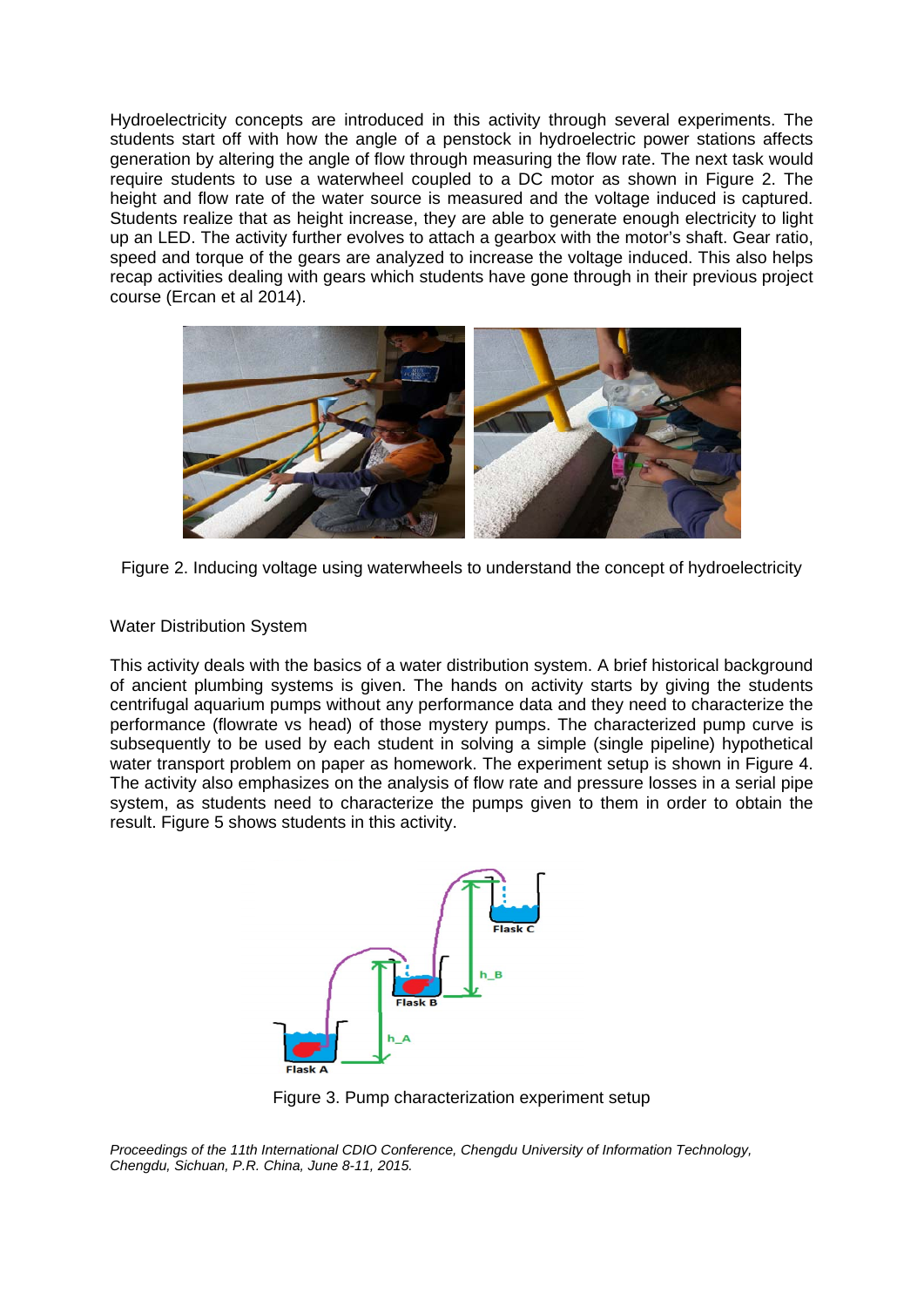

Figure 4. Pump characterization experiment setup diagram as written down for students.



Figure 5. Students exploring the basics of water distribution systems

Buoyancy and stability of a surface vessel

For this activity, students are given a brief refresher lecture on the concept of buoyancy, and then introduced to the concept of stability for buoyant objects (e.g. Overturning and righting moments, metacentric height, etc.). Students construct a test vessel out of craft sticks, Styrofoam, and glue (see Figure 6). It is required that the test vessel will be able to carry the weight of two full soft drink cans in any orientation. Design freedom is encouraged and students can do a short research to know more about different possible hull configurations (e.g. mono vs multi-hull) that can be constructed. Each group uses a test vessel that they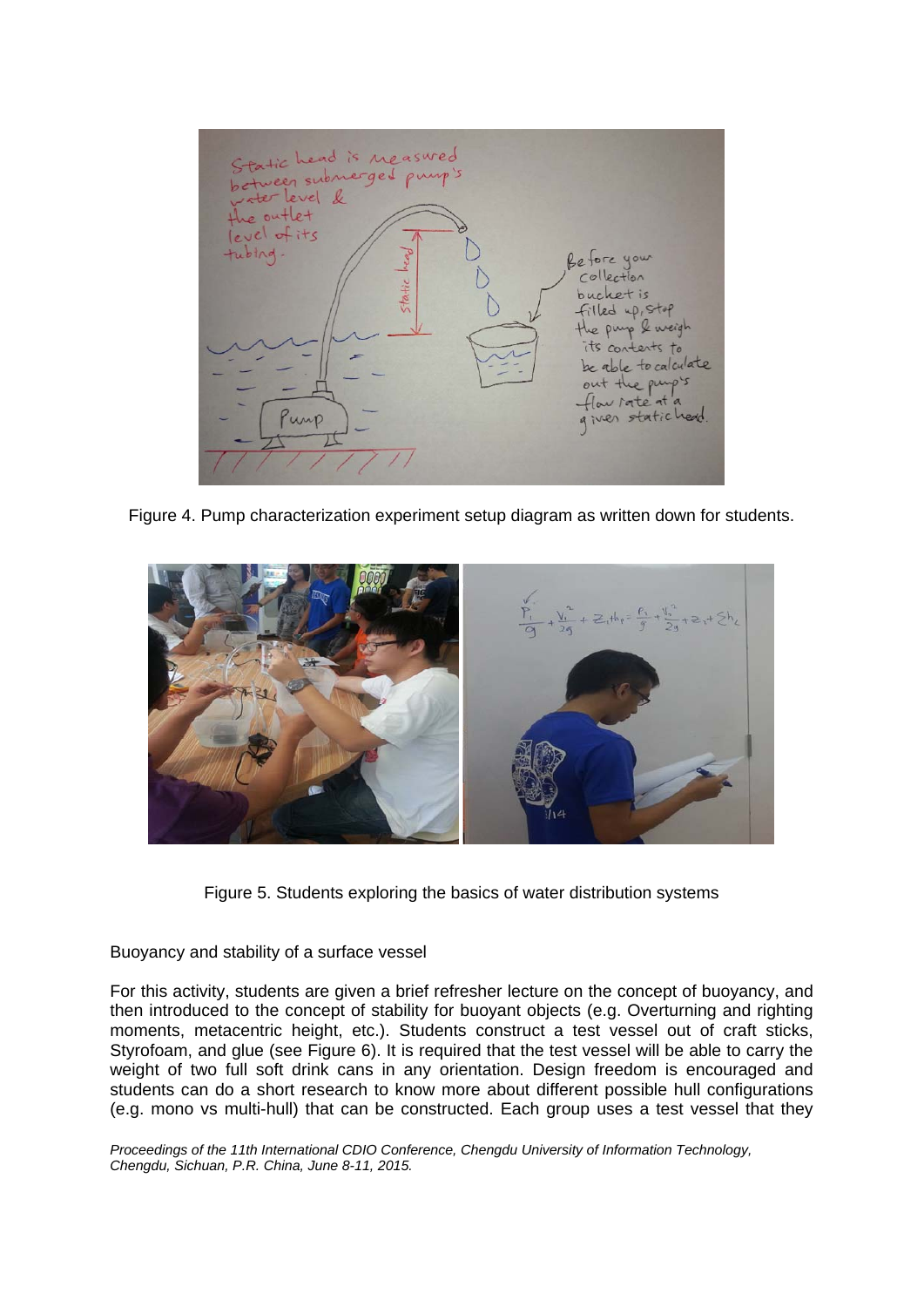built to conduct an experiment to obtain overturning moments versus various tilt angles. They plot the result as a graph as shown in Figure 7. Furthermore, they need to calculate the vessel's metacentric height for only one axis of rotation.



Figure 6: A simple sketch given to students to help them set up the buoyancy experiment.



Figure 7: Graph of overturning moment vs angle of tilt as measured by a student group of their vessel.

# Hypothesis testing activity

Students were introduced to the concept of hypothesis testing by first going through mini examples on normal distribution and sampling distributions. The examples required students to share within their group what they had learnt from the topics and how they could use Microsoft Excel to solve the questions. Work examples on hypothesis testing also required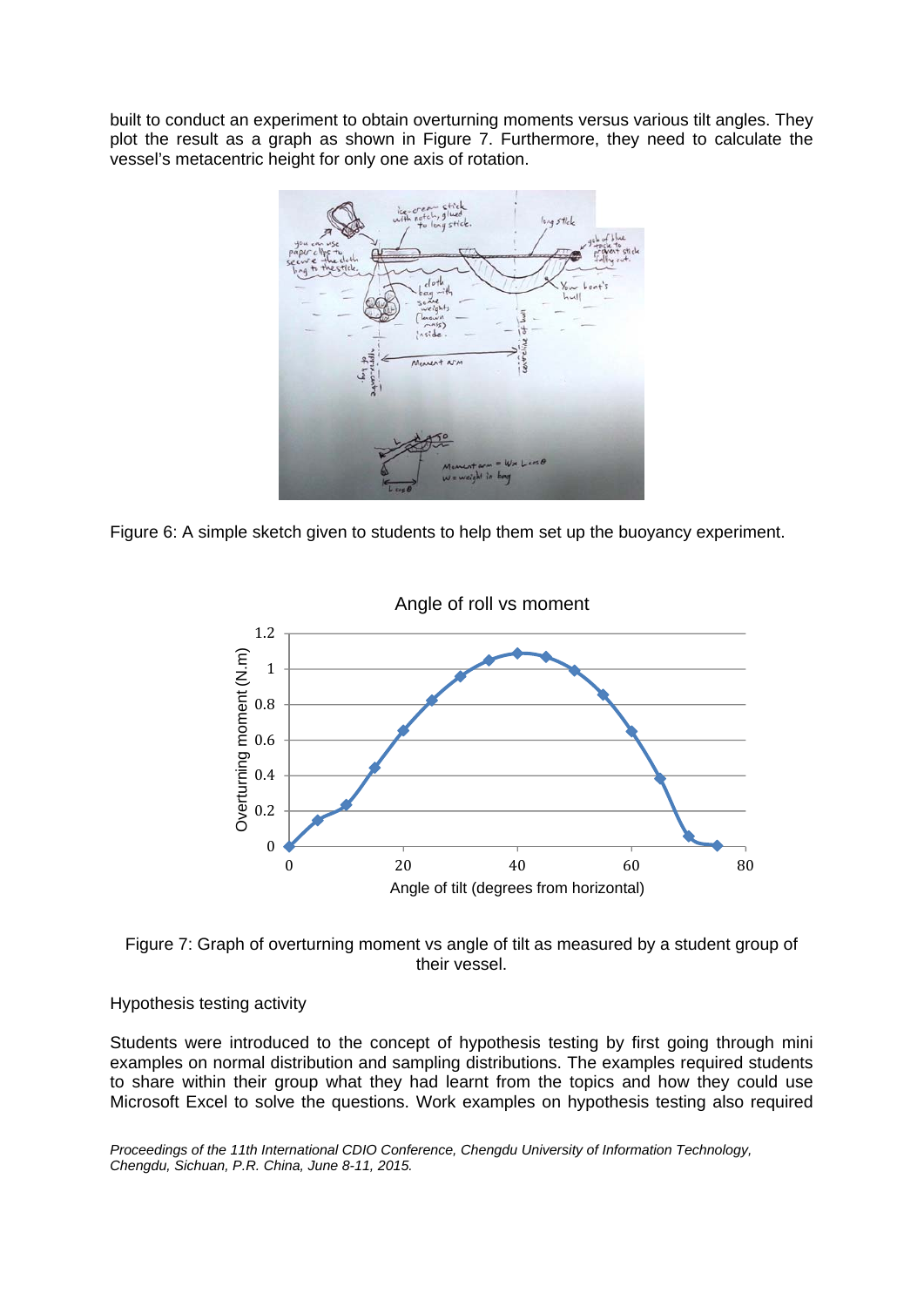students to distinguish the difference between "paired-sample test" and "independent samples test". The team hoped to establish a better understanding of the topic through this collaborative learning experience. Immediately after this activity, students embarked on a water filtration activity, which required them to apply what they have learned in the Hypothesis Testing activity to analyze their data.

# Water filtration activity

In this activity, the students build the most effective rapid water filter possible by using the materials of their choosing such as fine and coarse sands, pebbles, charcoal, anthracite, kapok and other natural materials. To measure the effectiveness of their rapid water filter, they compare the turbidity, pH and conductivity of the water before and after the filtration process. Out of these 3 important water properties, they need to decide the most important one for their hypothesis testing and evaluate using t-test for comparing means of different population. On top of that they need to explain the functions of the respective filter material and how different configurations could give different results in producing clean water. Figure 8 shows snap shots from this activity.



Figure 8. (left) Measuring the pH and turbidity of dirty water, (right) measuring the pH and turbidity of filtered water

# *Project examples*

During the implement and operate phase of the project, students are expected to deliver a working prototype. Since, students already have design and build experience earlier, the expectation on the quality on the project outcome is significantly higher. More than twelve different projects are produced in each semester. In the following, we will describe a few of them in order to give an idea about the type of project students are producing.

#### Oil Spill cleaning robot

A group of students built a robot that imitates the movement of a snake and is able to swim on the water surface. The buoyancy calculations were done to make the robot be positively buoyant. The control circuitry was placed in splash proof casing at the tip of the robot and servo motors was used to actuate the sway motion of the snake like body. The body was fragmented into smaller pieces and linked to each other to bring in the flexibility. The oil absorbing material was wrapped around these fragments and designed to be removed and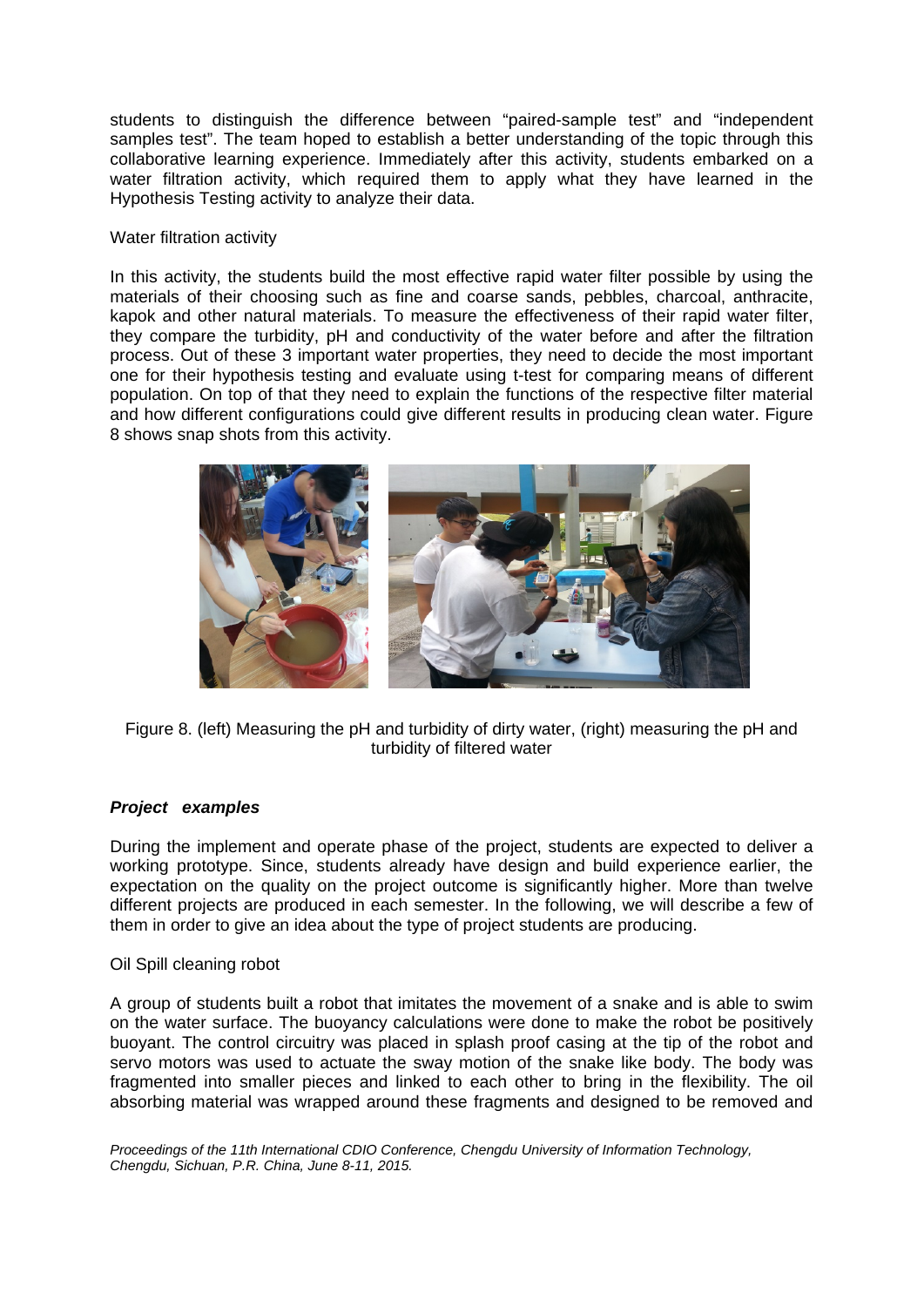replaced with new material with minimum effort. This project demonstrates students have used their knowledge from mechanical, electrical and chemical engineering areas. Figure 9(a) shows the robot in action in a swimming pool.

# Amphibian vehicle

The amphibian vehicle was designed to be able to navigate on land and be able to go directly onto the surface of the water without any modifications in its structure. The vehicle was controlled using a RF controller. The electronics were cased in a self-made water proof compartment that had a waterproof cap to be removed for exposing the charging connector for the battery. The frontal wheels were waterwheels to ease the propagation in water as shown in Figure 9(b) below.

# Water quality monitoring device

The water monitoring device is able to collect water quality parameters and analyze the data. An algorithm was put in place to crunch the data and send a wireless signal to alert a user of the anomaly of data collected. The device is sunk at the bottom of the water body and connected to a flotation device through a cable. Floating device includes a wireless communication antenna and also a solar panel that powers the electronics. The selfsustainable water monitoring system is shown in Figure 9(c).



Figure 9. Some of the student projects in Engineering Design (a) Snake robot for filtering oil from ocean surface (b) amphibian vehicle (c) a sensor station collecting several sensor readings and transmitting to a computer wirelessly.

# **RESULTS AND DISCUSSIONS**

The student experience is an important element to measure as it has immediate impact on achieving the course objectives. Most of the students who are taking the course have an aptitude for hands on activities and find project work stimulating and a challenge they wish to achieve. However, conducting a feedback session at the end of the course has few handicaps. It does not allow room for active changes, corrections, or improvements for the current group of students. It is normally a good measure for making improvements for the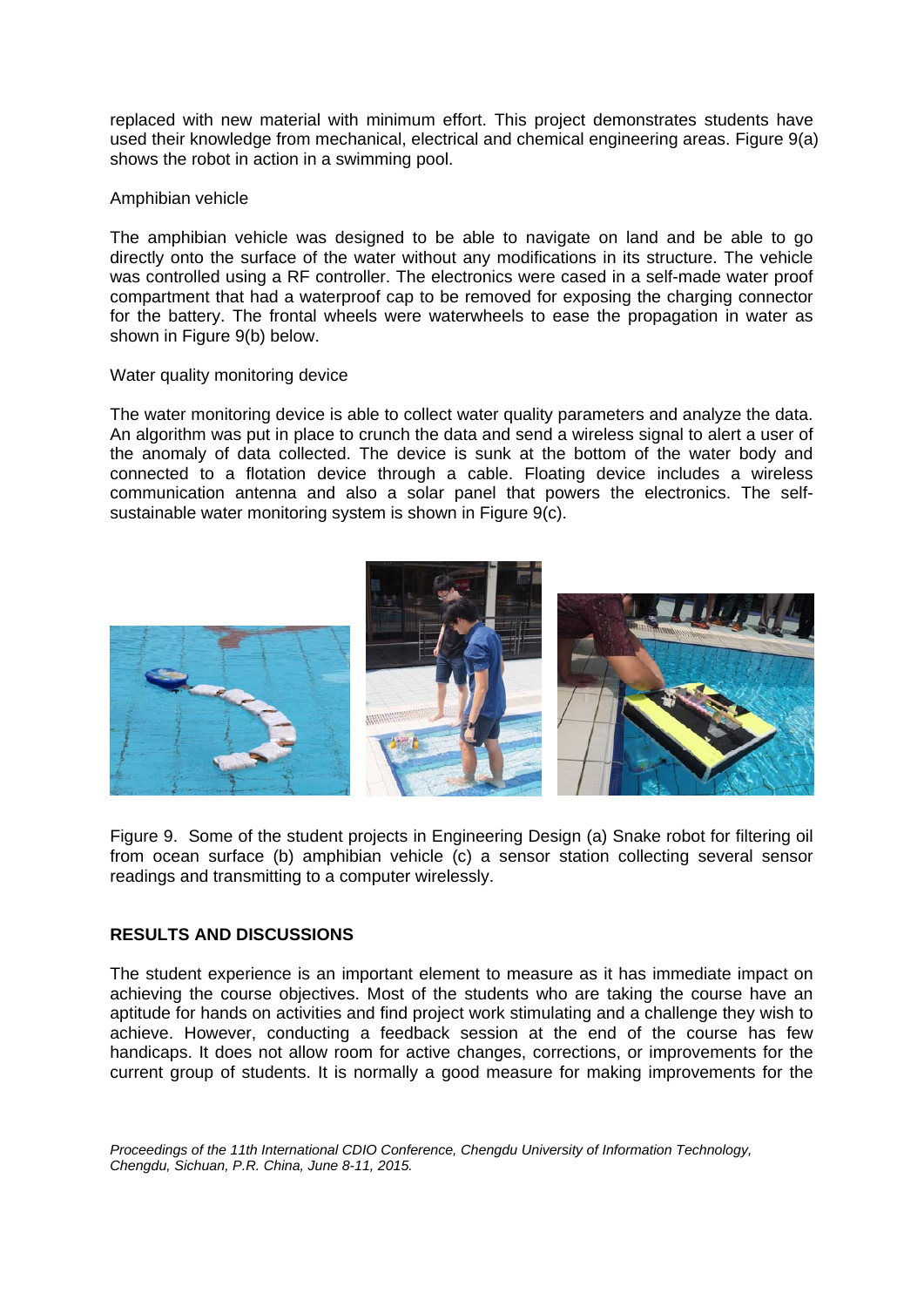next time the module was offered. Furthermore, it is somewhat biased based on the particular student's level of achievement in the overall project.

Above considerations led us adopting a feedback system which integrates a motivation framework known as self-determination theory (Ryan and Deci (2000)). In this theory, motivation can be classified into four types; a-motivation, external regulation, identified regulation and intrinsic motivation. Determining the type of motivation most students are driven by in the classroom is helpful for educators to decide upon what aspect of the activity and student experience needs attention. Often, changes in activity style and assessments are made in a week's time for the very next session. This can help in achieving the experience that students enjoy and look forward to through a positive shift in the level of motivation.

The feedback is taken almost every session to be able to track changes in motivation levels and aid in determining the factors that may have led to a certain level of motivation. The questions are each framed to indicate a type of motivation and also the intensity. Figure 10 shows an example of "a-motivation" level result in the classroom for a particular activity. Students respond to the statement "I do these activities because I have no choice" and scale their feeling. Response shows that majority of the class were motivated.





Whereas, to investigate whether intrinsic motivation is present in the classroom, statements such as "I do these activities because I feel good" were modelled. The response to this statement was also positive as shown in Figure 11.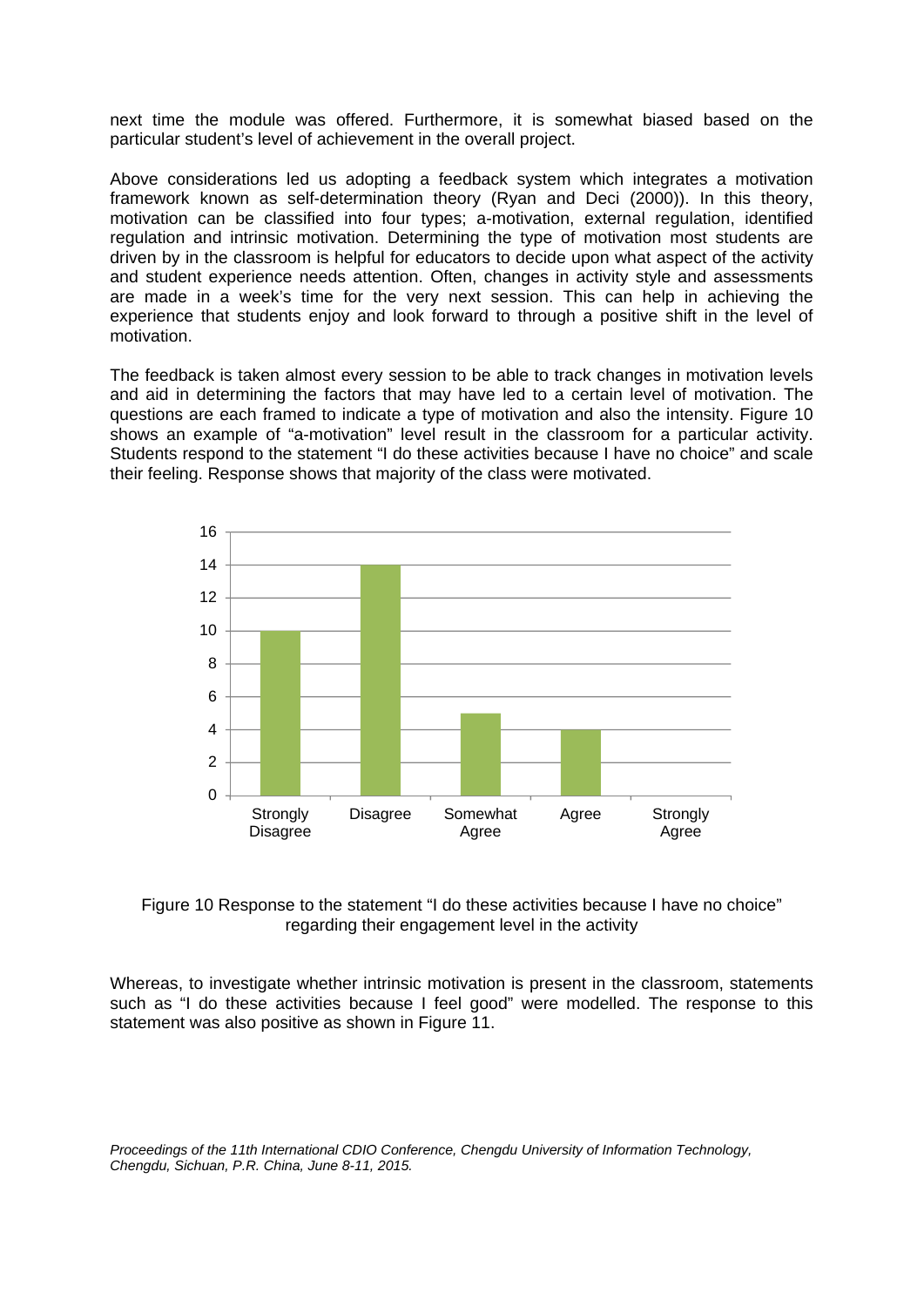

Figure 11 Students response to the statement ""I do these activities because I feel good" which indicates level of intrinsic motivation in the class room

The survey form has 16 such questions and each set of 4 questions represents a type of motivation. The motivation level was calculated using the Situational Motivational Scale (SIMS) as described in Guay et al (2000). The data shown here is for the activity "Water Distribution System" where students characterized a pump. The motivation level indicated that on the average students had motivation of "identified regulation" in nature. This indicates that students did not feel that they were forced to go through this activity nor did they just do it to attain the assessment grades. Although they did not do it out of intrinsic motivation, they knew that the knowledge and experience acquired was important and would be beneficial in designing future projects. Figure 12 shows the shifts in motivation levels and these helped lecturers to probe into when there is a drop in the motivation level. For instance, in the third week, students responded that there were too many activities for a 4 hour period. It made them lose focus. On the seventh week, we observed another case of extrinsic motivation. This was due to overloading caused by many assignments and lab tests given in other courses which made it very difficult for students to meet their team members and prepare for their project work.

This data was useful in designing or altering the next activity to bring a positive shift towards acquiring intrinsic motivation in the classroom. Activities can reflect relatedness to real world scenarios and give students a sense of feeling being competent and ensuring that they are in control of their learning. These attributes bring in the positive shift that we would like to see in the classroom.

An important part of the evaluation was a focus group interview with 10 students. After the focus group interview, students were requested to verify the inference and interpretations of the student experience made by the evaluator in order to reduce the influence of recording errors and guarantee more valid interpretations. The focus group concluded that our integration effort was a very positive feature of the course, both in terms of technical integration (e.g., within the engineering field and across the engineering disciplines involved)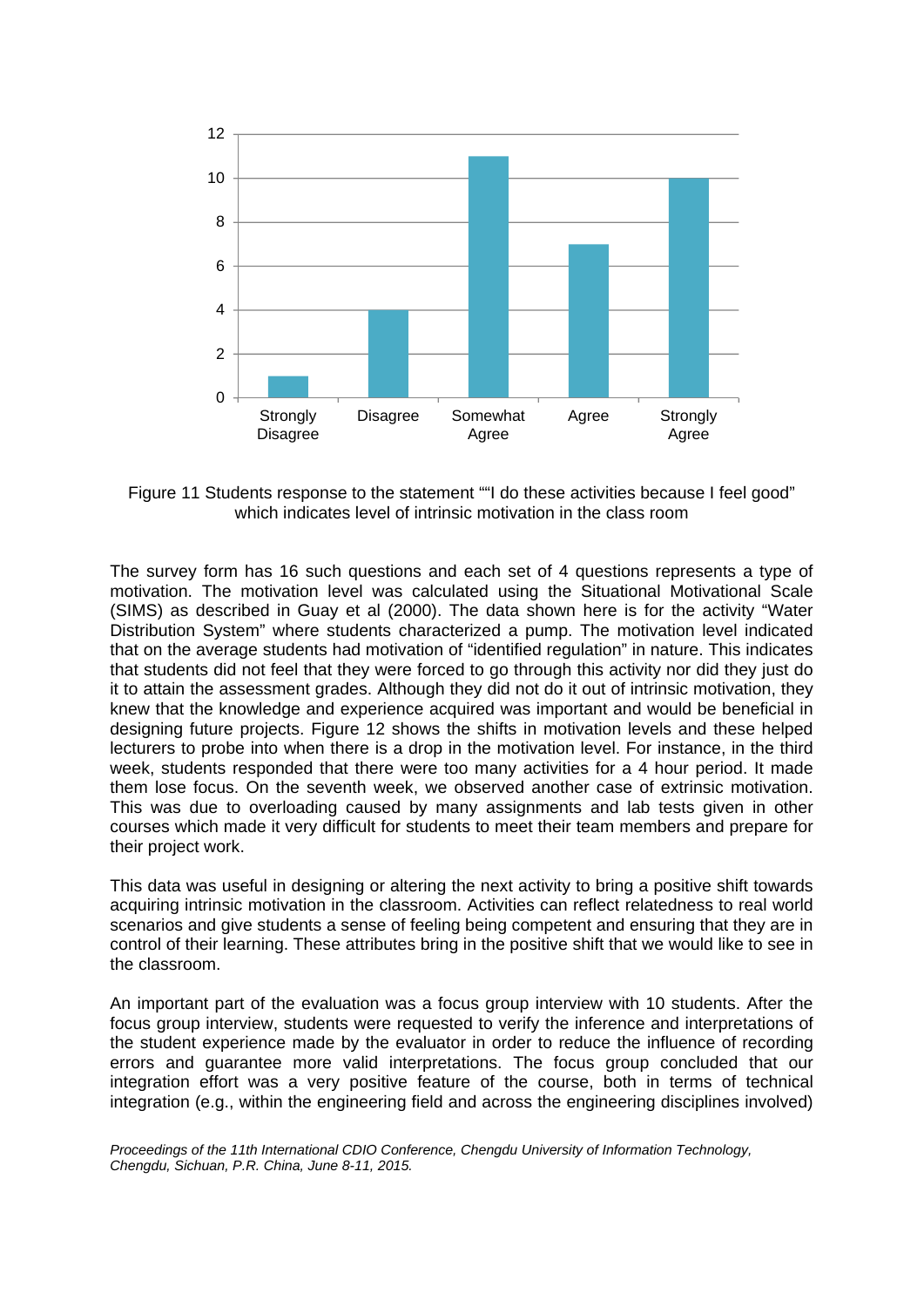as well as with the other generic competencies (e.g., teamwork, communication). Students also reported a great sense achievement to meet the learning outcomes and project deliverables. However, the students also found that module content is intense and deadlines were tight. Furthermore, they had limited access to project lab in their free time. These issues basically demands better time management by students and faculty.



Figure 12 Survey results for measuring the level of motivation of students

# **CONCLUSIONS**

This paper presented our initiative for designing an integrated project-based course. Based on our experience, we can conclude the following factors are important for the successful implementation:

Teaching team: Team should include lecturers who are comfortable with one another and have a strong passion in experimenting with new pedagogic approaches.

Topic: Choosing a relevant and realistic project theme is critical to gain students attention. Dealing with a familiar problem motivates students and heightens their sense of worth. Choosing a right theme also helps demonstrating integration of various technical areas.

Delivery: Well-structured material and activities prepare students into project work. These activities introduce some of the fundamental engineering concepts relevant to the project theme. It broadens student's awareness on real world problems and helps them establish the connections among various topics.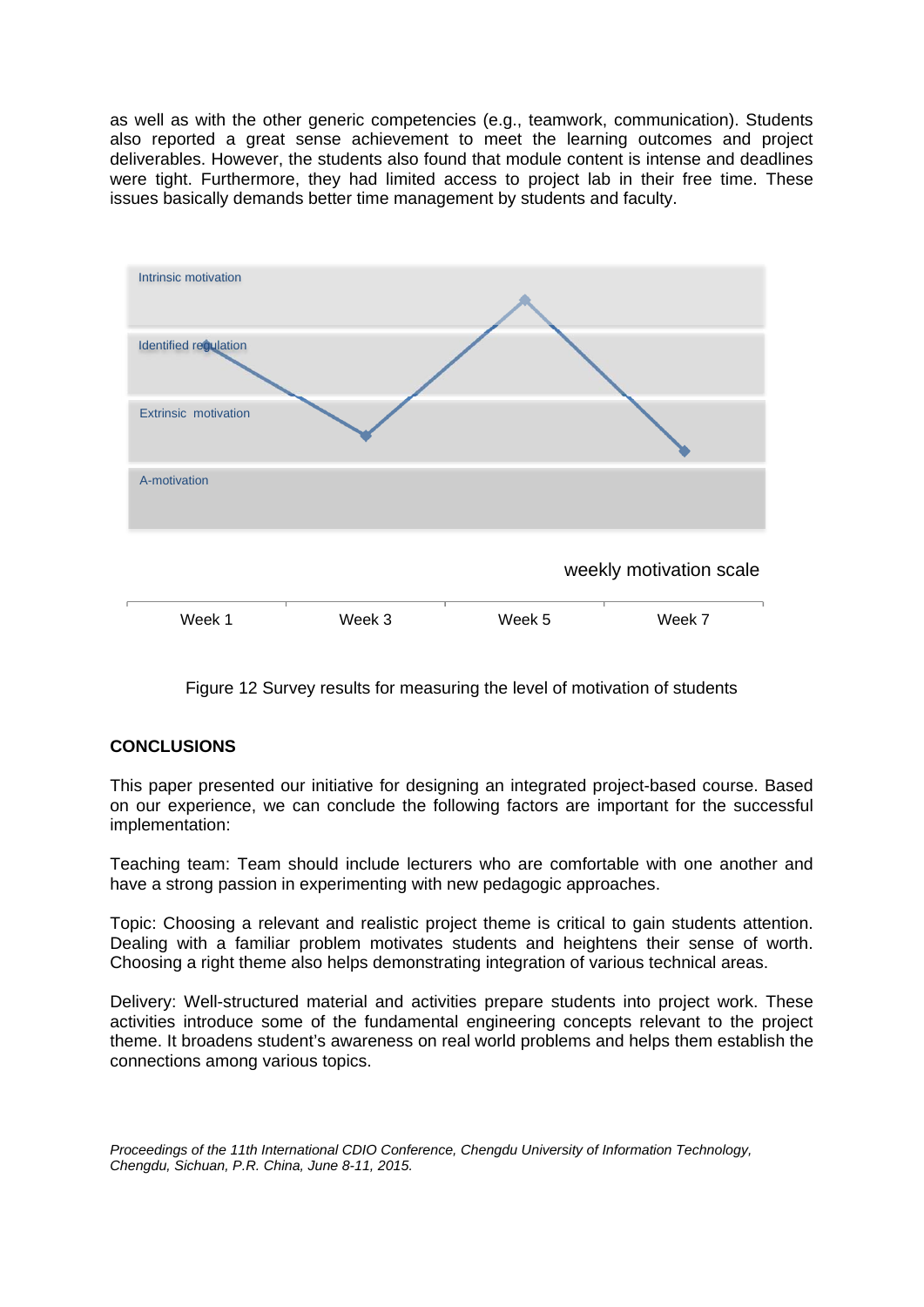# **REFERENCES**

Dederichs, A., Karlshøj, J., and Hertz, K. (2011). Multidisciplinary Teaching: Engineering Course in Advanced Building Design. Journal of Professional Issues in Engineering Education and Practice, 137(1), 12–19.

Ercan, M. F. and Tan, S. L. (2014). Engineering Inventions: Design of a Project Based Integrated Course. Proceedings of International Symposium on Advances in Technology Education (ISATE 2014), Singapore.

Ercan, M. F. (2013). Nature Inspired Design: An Integrated Approach to Introduction to Engineering. Proceedings of International Symposium on Advances in Technology Education (ISATE 2013) Nara, Japan.

Froyd, J. E. and Ohland, M. W. (2005). Integrated Engineering Curricula. Journal of Engineering Education, 94(1), 147–164.

Guay F., Vallerand R.J., Blanchard C. (2000). On the assessment of situational intrinsic and extrinsic motivation: The Situational Motivation Scale (SIMS), Motivation and emotion, Springer.

Iyengar, S. S. and Lepper, M. R. (1999). Rethinking the value of choice: A cultural perspective on intrinsic motivation, Journal of personality and social psychology, 76,349-366.

Linder B. and Flowers W. C.(2001). Integrating Engineering Science and Design: A Definition and Discussion. Journal of Engineering Education, 17, 436–439.

McCowan, J. D. and Knapper, C. K. (2002-a). An integrated and comprehensive approach to engineering curricula, Part one: Objectives and general approach, International Journal of Engineering Education, 18, 633-637.

McCowan, J. D. and Knapper, C. K. (2002-b). An integrated and comprehensive approach to engineering curricula, Part Two: Techniques, International Journal of Engineering Education, 18, 638-643.

Ryan, R. M., and E. L. Deci, (2000) Self-Determination Theory and the Facilitation of Intrinsic Motivation, Social Development, and Well-Being, American Psychologist, 55, 1, 68-78.

Tenopir, C., and King, D. W. (2010). Engineering Education and Communication Skills. Communication Patterns of Engineers, Hoboken; NJ: John Wiley & Sons, 99-111.

Zaharim, A., Yusoff, Y. M., Omar, M. Z., Mohamed, A., & Muhamad, N. (2009, July). Engineering employability skills required by employers in Asia. In Proceedings of the 6th WSEAS International Conference on Engineering Education, 195-201.